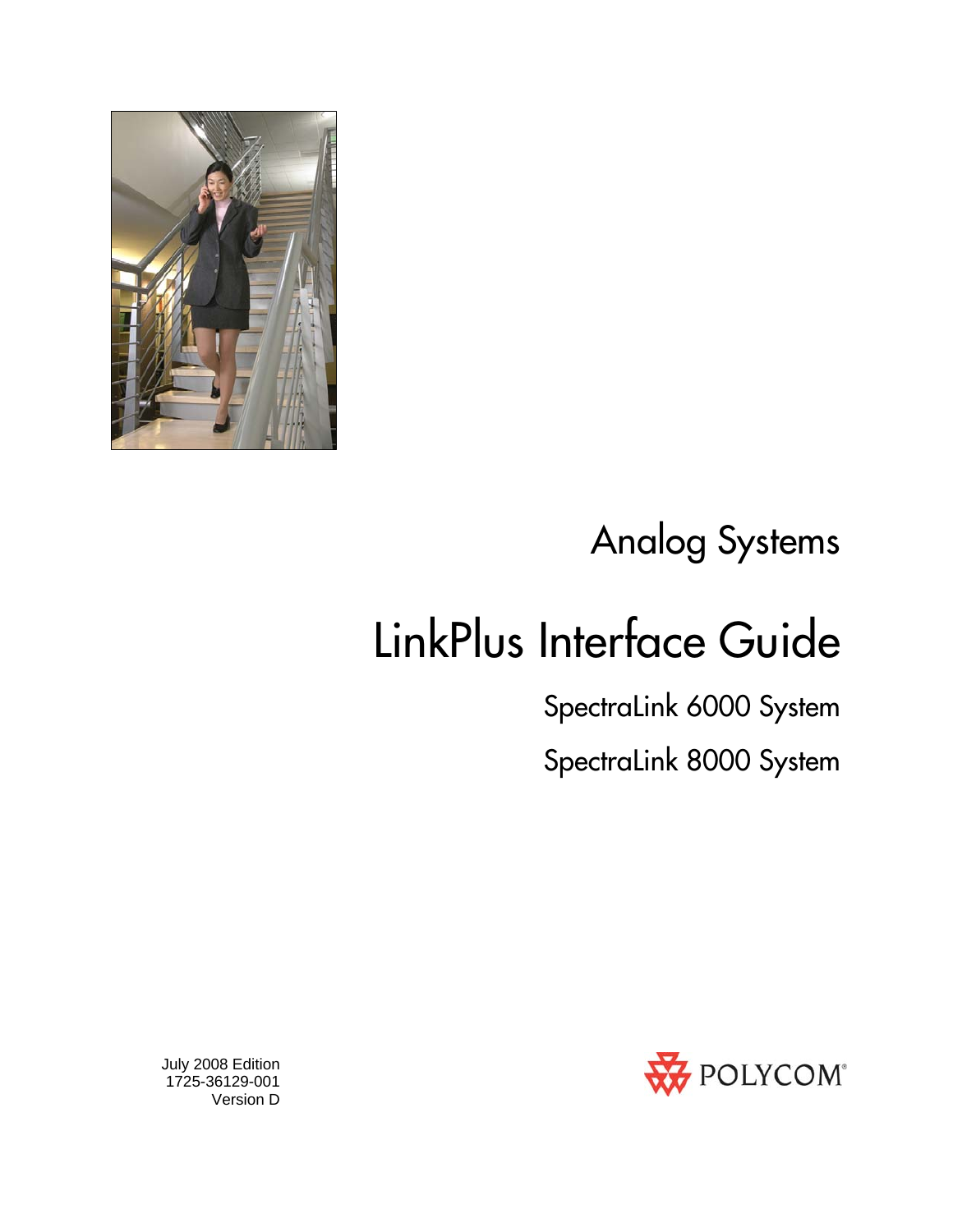#### Trademark Information

Polycom® and the logo designs SpectraLink® LinkPlus Link NetLink SVP

Are trademarks and registered trademarks of Polycom, Inc. in the United States of America and various countries. All other trademarks used herein are the property of their respective owners.

#### Patent Information

The accompanying product is protected by one or more US and foreign patents and/or pending patent applications held by Polycom, Inc.

#### Copyright Notice

Copyright © 1998 to 2008 Polycom, Inc.

All rights reserved under the International and pan-American copyright Conventions.

No part of this manual, or the software described herein, may be reproduced or transmitted in any form or by any means, or translated into another language or format, in whole or in part, without the express written permission of Polycom, Inc.

Do not remove (or allow any third party to remove) any product identification, copyright or other notices.

Every effort has been made to ensure that the information in this document is accurate. Polycom, Inc. is not responsible for printing or clerical errors. Information in this document is subject to change without notice and does not represent a commitment on the part of Polycom, Inc.

#### **Notice**

Polycom, Inc. has prepared this document for use by Polycom personnel and customers. The drawings and specifications contained herein are the property of Polycom and shall be neither reproduced in whole or in part without the prior written approval of Polycom, nor be implied to grant any license to make, use, or sell equipment manufactured in accordance herewith.

Polycom reserves the right to make changes in specifications and other information contained in this document without prior notice, and the reader should in all cases consult Polycom to determine whether any such changes have been made.

No representation or other affirmation of fact contained in this document including but not limited to statements regarding capacity, response-time performance, suitability for use, or performance of products described herein shall be deemed to be a warranty by Polycom for any purpose, or give rise to any liability of Polycom whatsoever.

#### Contact Information

Please contact your Polycom Authorized Reseller for assistance.

Polycom, Inc. 4750 Willow Road, Pleasanton, CA 94588 [http://www.polycom.com](http://www.polycom.com/)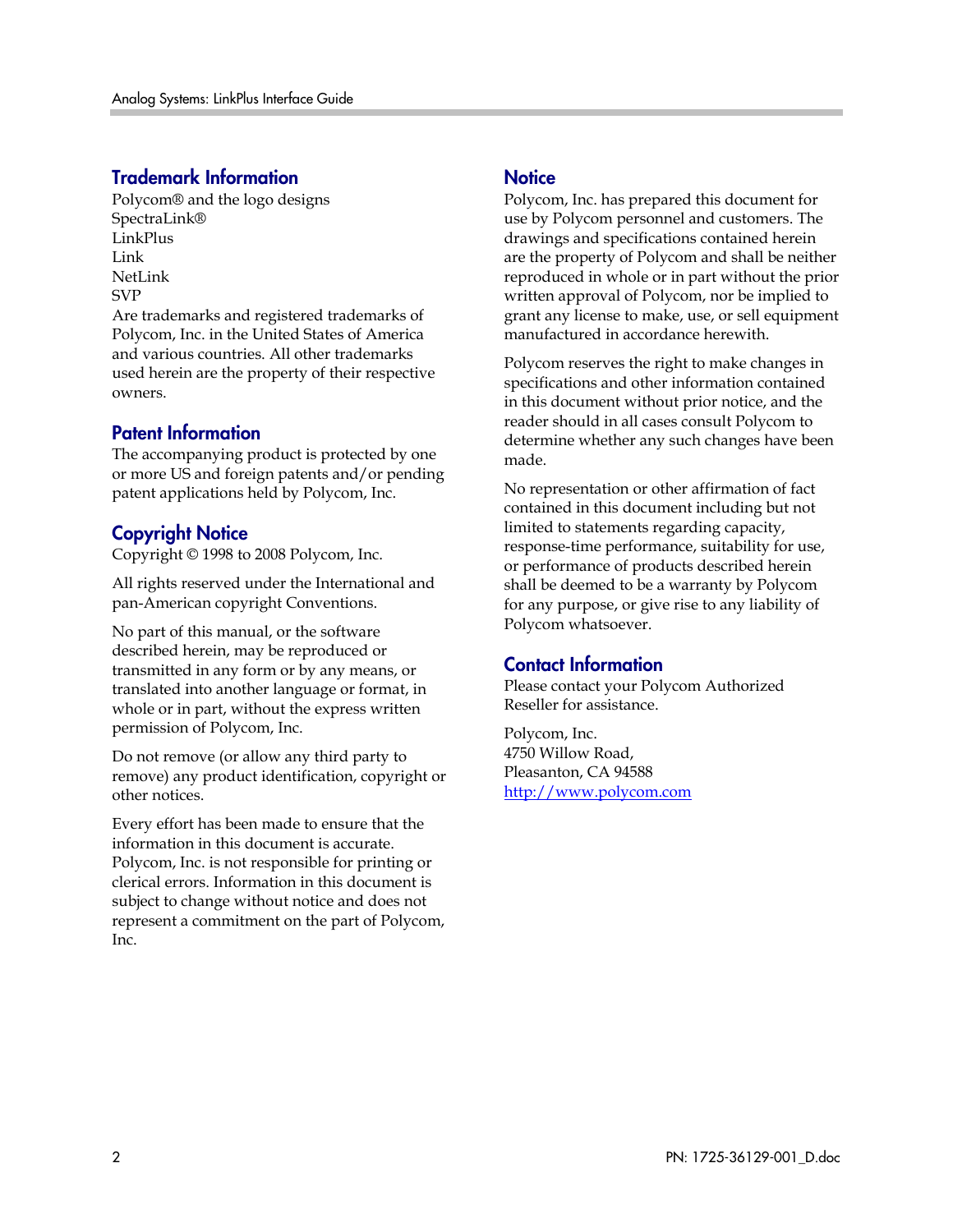## About this Guide

Polycom is the North American leader in workplace wireless telephony. We manufacture a range of products to suit any size installation. All Polycom products use our LinkPlus integration technology to integrate with various switch platforms. Using LinkPlus technology, Wireless Telephones (handsets) emulate thirdparty telephone sets to deliver advanced capabilities such as multipleline appearances and LCD display features. This document explains the programming and/or administration required to use the host switch with the following Polycom products:

#### SpectraLink 6000 System – SpectraLink 6300 MCU

The SpectraLink 6300 MCU supports up to 3,200 handsets and up to 1,000 Base Stations. Up to 25 shelves can be interconnected for maximum system capacity.

#### SpectraLink 6000 System – SpectraLink 6100 MCU

Designed for smaller installations supporting up to 64 handsets and up to 16 Base Stations. Up to four MCU controllers can be interconnected for maximum system capacity.

#### SpectraLink 8000 Telephony Gateway

The SpectraLink 8000 Telephony Gateway is a wireless LAN-based telephony product that provides high quality packetized voice communications using the Internet Protocol (IP).



Different models of SpectraLink Wireless Telephones vary in functional capabilities. This document covers the basic operational features of all handsets. However, certain handset or PBX features may not be supported by your emulation.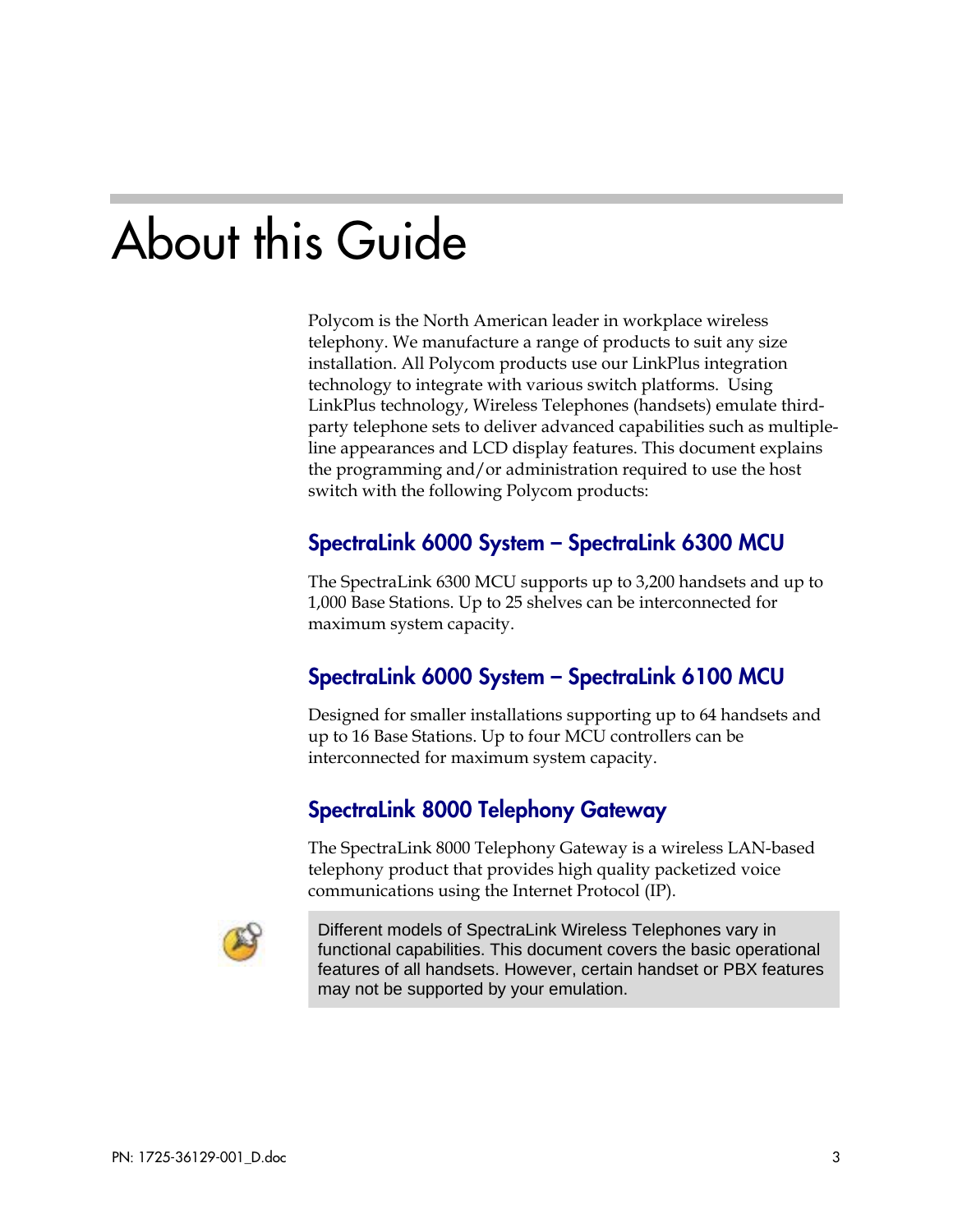### Related Documents

*SpectraLink 6300 MCU : Operator's Console* (1725-36125-001)

*SpectraLink 6100 MCU: Installation and Operation* (1725-36097-001)

*SpectraLink 6020 Wireless Telephone and Accessories User Guide*  (1725-36092-001)

Available at

[http://www.polycom.com/usa/en/support/voice/proprietary\\_wire](http://www.polycom.com/usa/en/support/voice/proprietary_wireless/proprietary_wireless.html) [less/proprietary\\_wireless.html](http://www.polycom.com/usa/en/support/voice/proprietary_wireless/proprietary_wireless.html)

*SpectraLink 8000 Telephony Gateway: Administration Guide for SRP*  (1725-36028-001)

*SpectraLink 8020/8030 Wireless Telephone and Accessories User Guide*  (1725-36023-001)

*NetLink e340/h340/i640 Wireless Telephone: Configuration and Administration* (72-1065-09)

Available at <http://www.polycom.com/usa/en/support/voice/wi-fi/wi-fi.html>.

*Telephone Switch Interface Matrix* (1725-36128-001)

Available at [http://www.polycom.com/usa/en/support/voice/wi](http://www.polycom.com/usa/en/support/voice/wi-fi/pbx_integration.html)[fi/pbx\\_integration.html.](http://www.polycom.com/usa/en/support/voice/wi-fi/pbx_integration.html)

### Customer Support

Polycom wants you to have a successful installation. If you have questions please contact the Customer Support Hotline at (800) 775-5330. The hotline is open Monday through Friday, 6 a.m. to 6 p.m. Mountain time.

For Technical Support: [technicalsupport@polycom.com](mailto:technicalsupport@polycom.com)

For Knowledge Base: <http://www.polycom.com/usa/en/support/voice/voice.html>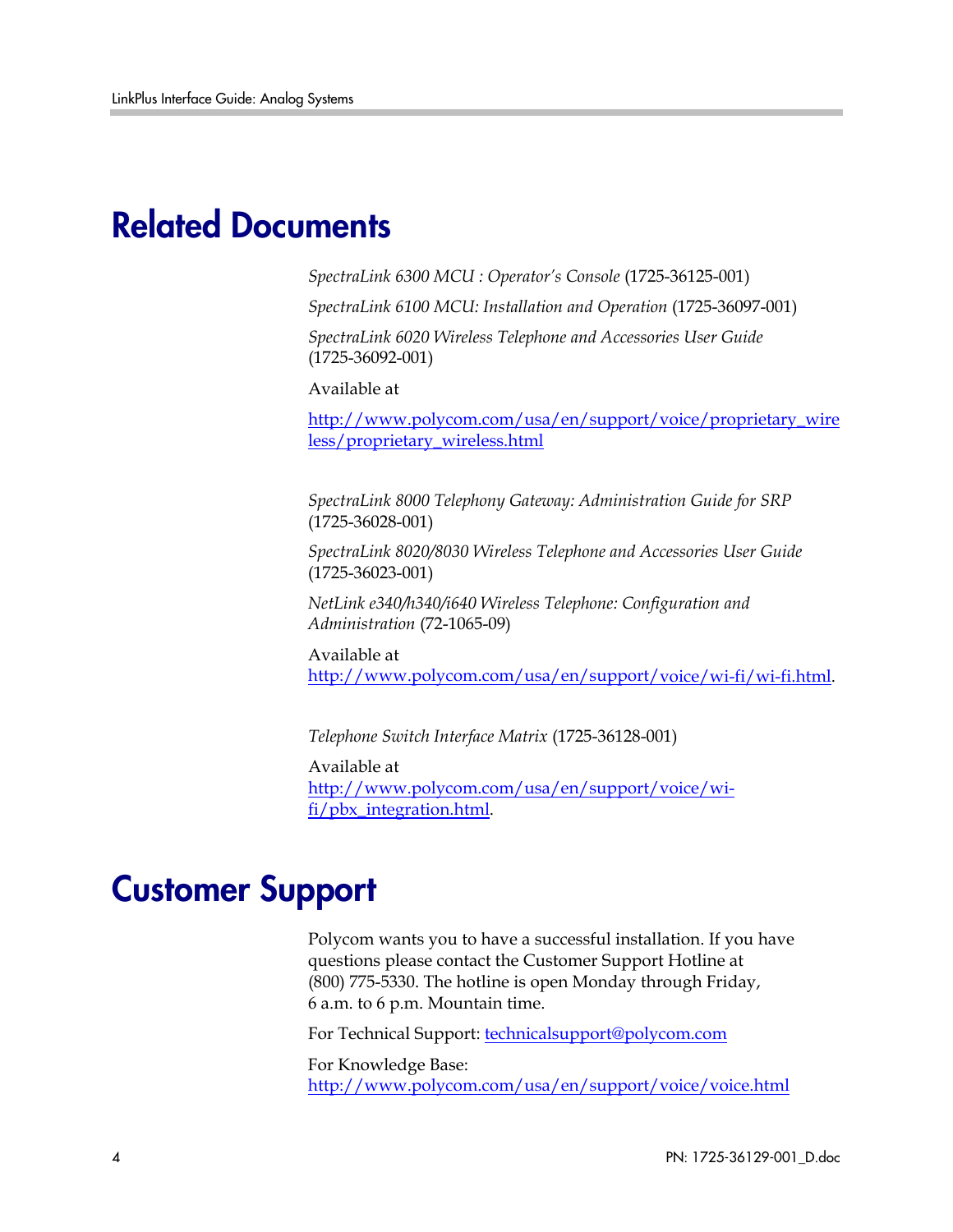For Return Material Authorization: [rmacoordinator@polycom.com](mailto:rmacoordinator@polycom.com)

## Icons and Conventions

This manual uses the following icons and conventions.



Caution! Follow these instructions carefully to avoid danger.



Note these instructions carefully.

Label This typeface indicates a key, label, or button on SpectraLink hardware.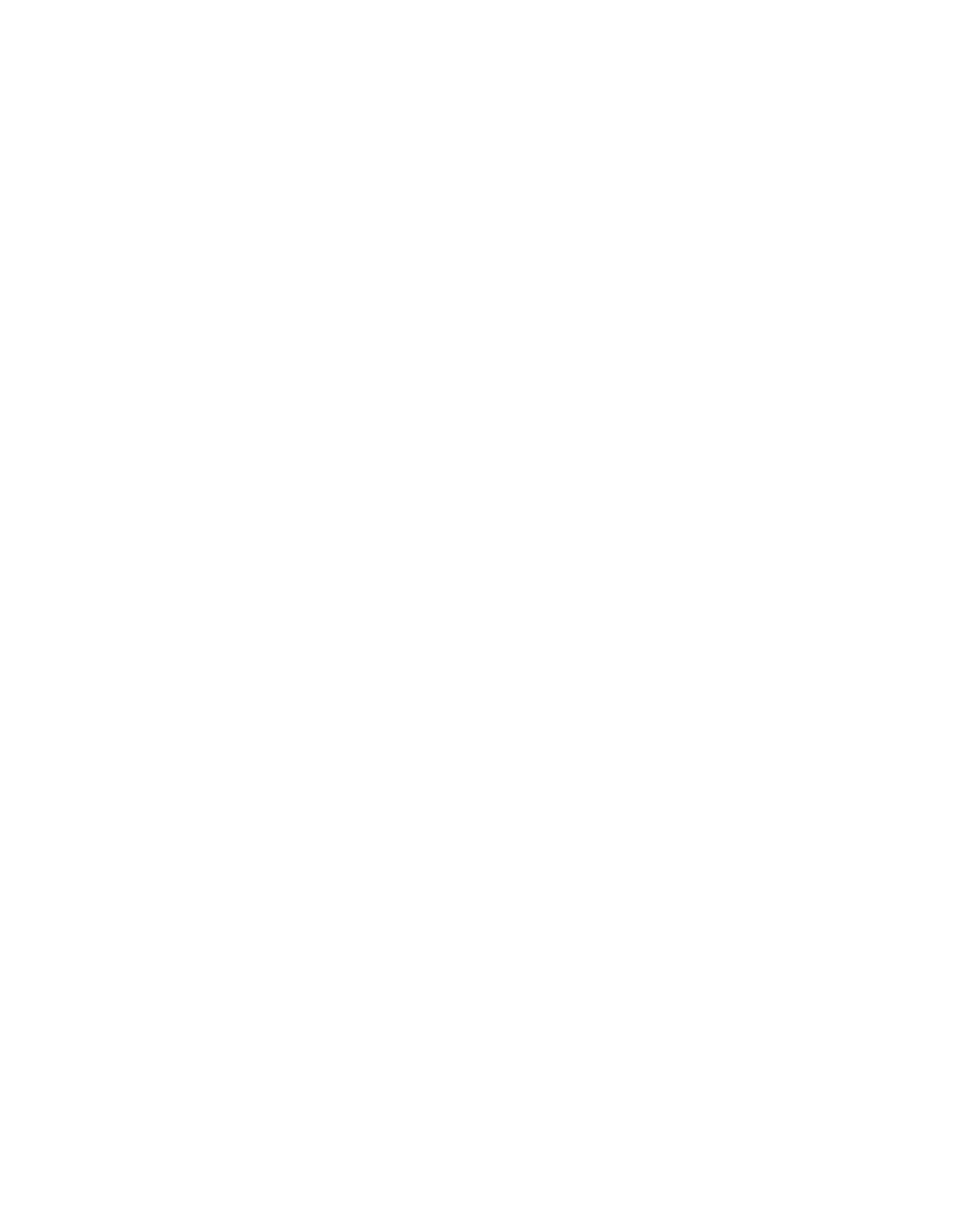## Plan the Interface

The system administrator programs the telephone system for use with the Wireless Telephone System using the normal administration terminal or procedures. Programming can be done after the handsets are registered.

Recommended programming includes assigning extension numbers to the handsets and programming features on the SpectraLink 6100 MCU, SpectraLink 6300 MCU , or SpectraLink 8000 Telephony Gateway so they are easily accessible from the handsets.

Additional information about analog interfaces is in the document relating to configuring the system. See *SpectraLink 6300 MCU : Operator's Console*, *SpectraLink 6100 MCU: Installation and Operation*, or *SpectraLink 8000 Telephony Gateway: Administration Guide for SRP.*

The following information will help the system administrator set up the SpectraLink Wireless Telephones to operate in a way that feels familiar and comfortable to users.

## Plan Programming

Interface programming for the Wireless Telephone System will be faster if it is planned in advance by verifying the parameters and features on the current telephone system and wired phones. The system administrator must assign extension numbers to the handsets and plan the functions (trunk access, toll restrictions, system features, ringing options etc.) to be programmed for the handsets.

#### All analog handsets are programmed alike

All handsets will be programmed exactly the same. Depending on the capabilities of the switch, the system administrator can often program one handset and use it as a model for all other handsets.

Before installation, the parameters of the wired phones should be verified to plan the parameters required for the handsets.

1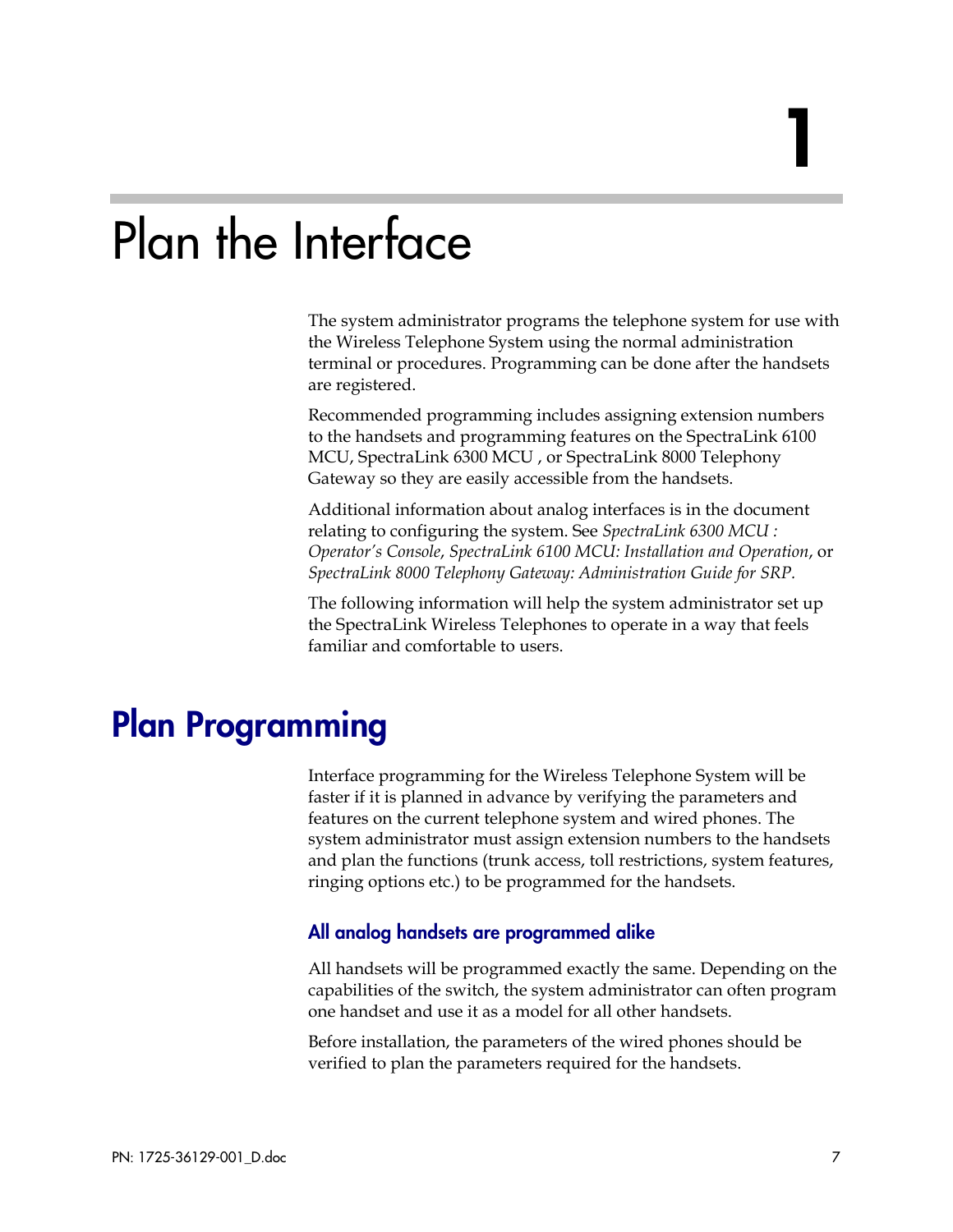#### Line assignment

The handset supports one line.

#### Call appearances

Should this extension number appear on any other telephone (bridged appearance)? On which sets should it ring (bridged call alerting)?

#### Class of Service

To which Class of Service should handsets be assigned?

#### **Coverage**

Where is this extension forwarded on busy/no answer?

#### Call pickup group

To which group does this extension or group of extensions belong?

#### Toll restrictions

To which Class of Restriction group should the handsets be assigned?

#### Programmable buttons

Twelve programmable buttons are available for features. Determine which features, if any, should be programmed on the handsets.

### Assign Extension Numbers

The wire contractor should inform the system administrator which port numbers have been designated for the handsets.

The system administrator may use the *Extension Assignments Worksheet* at the end of this document to track the port numbers, extensions, users, and features assigned to handsets.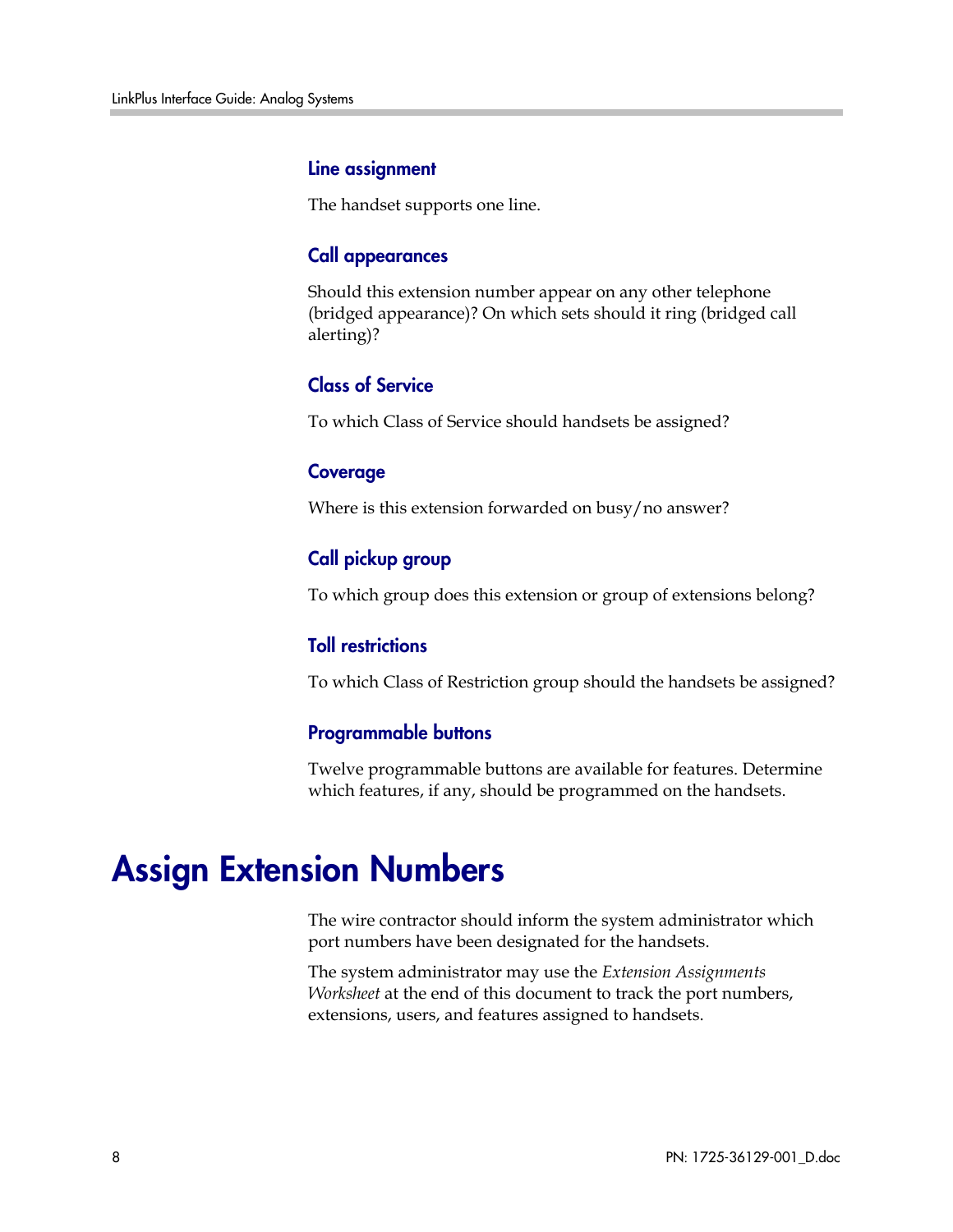### The Wireless Telephone Display

The SpectraLink Wireless Telephone will display the telephone number as it is dialed.

If the user finds that the handset display is frozen, simply power off the handset then power it back on to recover calling function.

#### Handset indicators

Line indicators are associated with line access keys. Status indicators or icons are associated with voicemail, low battery function, other functions, and service interruption. A left or right arrow is displayed when the screen can be toggled either left or right to display more characters.

### Feature Programming Requirements

When planning the interface, the following information must be taken into account:

#### Function sequences

Function sequences are those where the handset user presses the **FCN** key and then a number key. Designated "function" deskset keys programmed to system features such as Transfer and Conference may have their corresponding menu items display on the handset function menu.

### Function Menu Programming

#### SpectraLink 6300 MCU

Note that the function menu defaults set for the handsets associated with the SpectraLink 6300 MCU can be changed via the SpectraLink Operator's Console.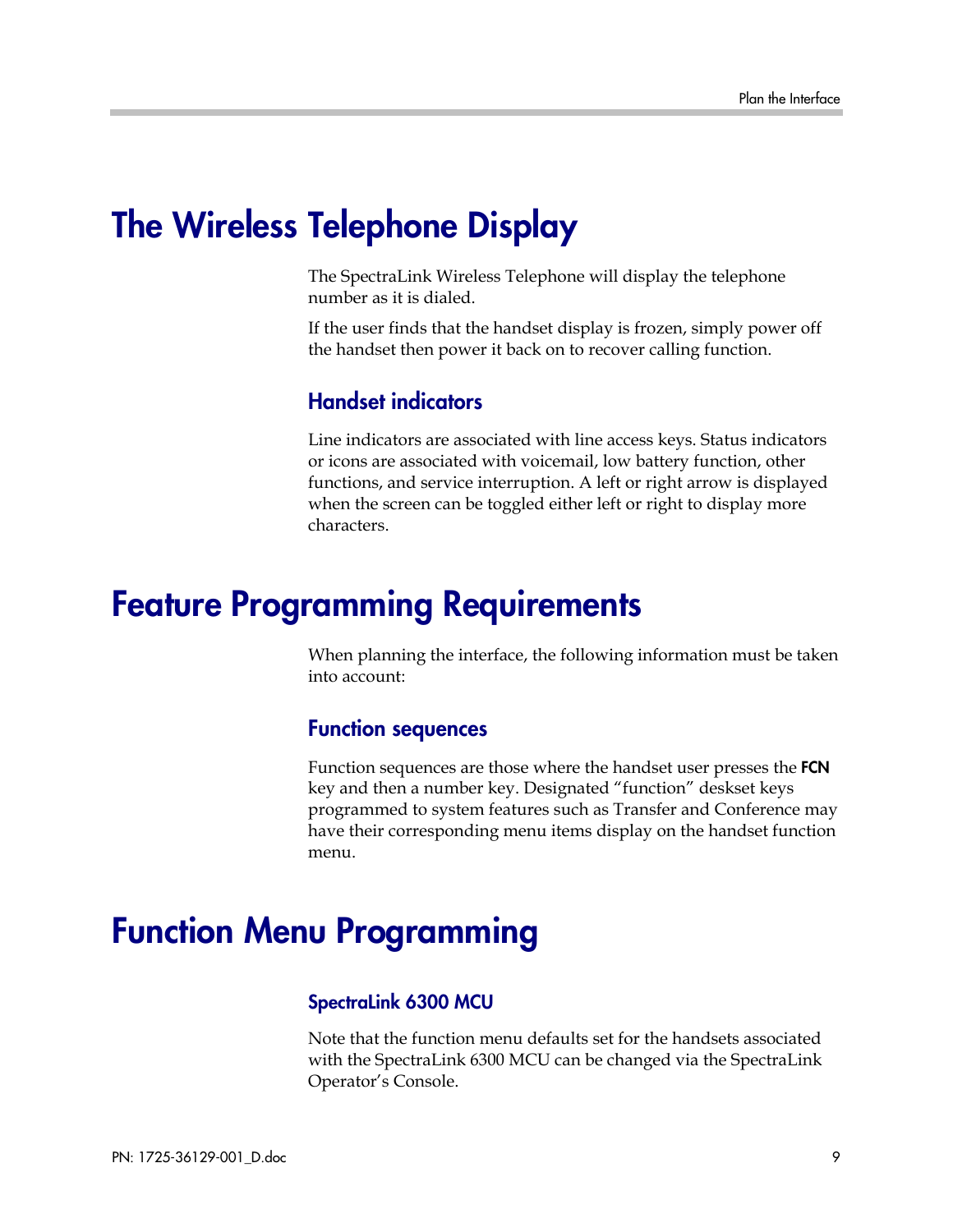#### SpectraLink 6100 MCU

For the SpectraLink 6100 MCU, the handset function menu can only be changed via remote configuration through the services of Polycom Customer Support.

#### SpectraLink 8000 Telephony Gateways

Menu options can be changed in the Administration Console of the SpectraLink 8000 Telephony Gateways. See your handset's *Configuration and Administration* document for further details.

#### Hold

The Hold feature is programmed to the **HOLD** key on the PTB 4xx handset by assigning this feature as a macro to the **FCN +1** item in the SpectraLink 6000 System. In the SpectraLink 8000 Telephony Gateway, the **Hold** feature is programmed to the **HOLD** item.

#### **Mute**

The handset Mute function is hard-coded to **FCN+1** on the PTB 4xx handset. In the SpectraLink 8000 Telephony Gateway, **MUTE** can be programmed to any function sequence. The SpectraLink 6000 and SpectraLink 8020/8030 Wireless Telephones use a Mute softkey.

#### Voicemail

The voicemail feature can be programmed to a feature key. Voicemail is indicated by the stutter dial tone.

#### **Speakerphone**

If a handset such as the PTB 4xx has no speaker, speakerphone function and functions that require the use of the volume keys will not be made available on the handset.

#### Ring types

Handset ring types (soft, normal, vibrate, etc.) are programmed by the handset user and are not accessible or changeable by the system switch. Whenever possible the audible ringer on the handset will follow the cadence provided by the system switch. Call progress tones provided by the host system will be passed through to the handset.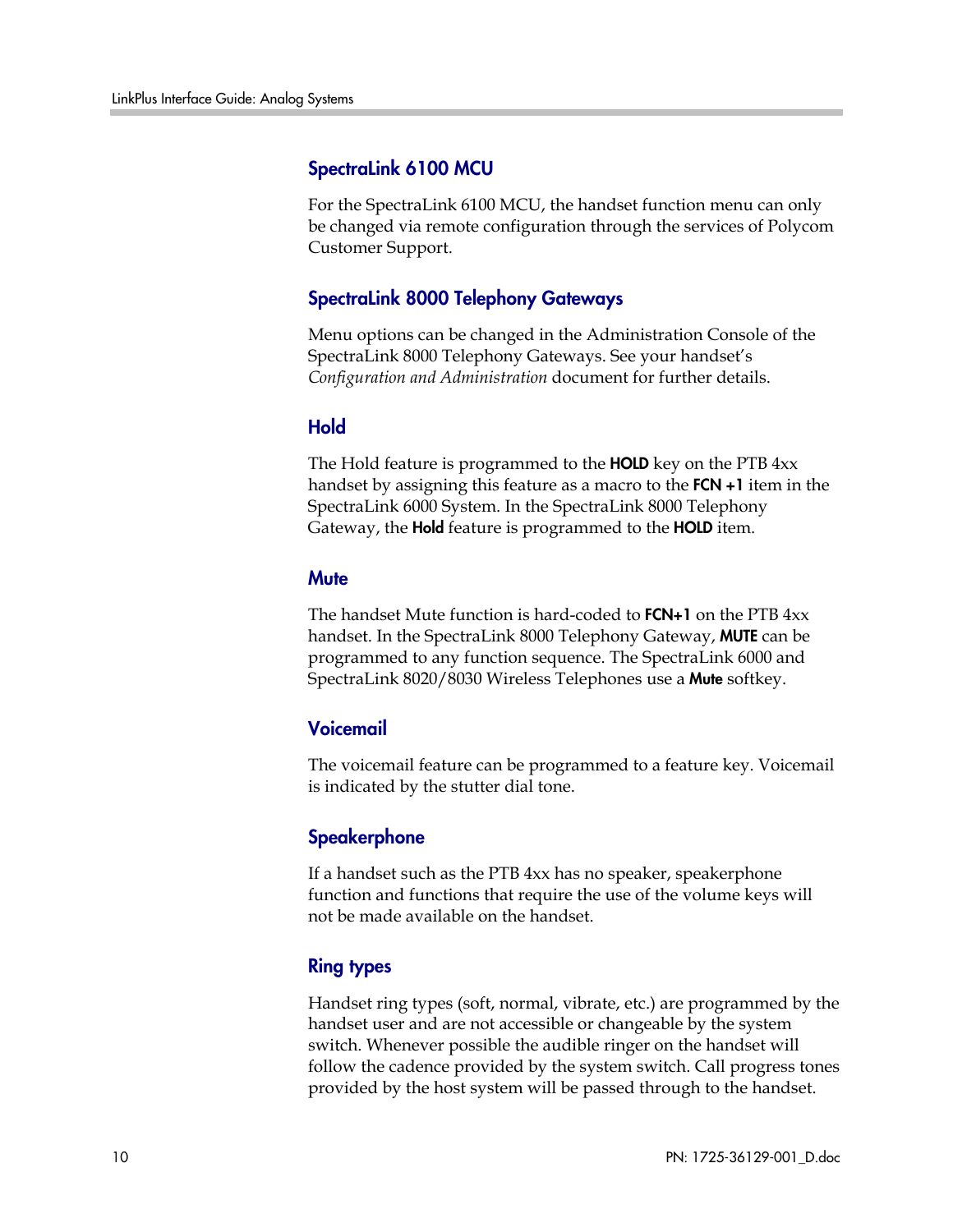## SpectraLink 6100 MCU Analog Interface Implementation

The SpectraLink 6100 Master Control Unit (MCU) requires the switch interface type to be configured using the front panel buttons.

## Defining Macros

On an analog telephone system, telephone system features such as transfer, hold, or speed dial are usually accessed via key presses or hook flashes. The SpectraLink 6100 MCU allows these features to be customized using system macros. These features can then be accessed from all handsets by pressing **FCN** followed by a digit. The macro definitions are the same for all handsets in the system.

For example, suppose your telephone system uses **FLASH** \* **7** to transfer a call. On the SpectraLink 6100 MCU, you can assign the transfer function to FCN 2. When the handset user presses FCN followed by 2, the telephone system will enter the transfer function. Using macros instead of complicated key presses makes it easier for users to remember and access features.



Do not program analog features on a digital system.

Macro definitions are made up of combinations of the following characters:

0 to 9 The handset keys numbered **0** to **9** 

- # The handset # key
- \* The handset \* key
- F Flash
- S Pause 65 milliseconds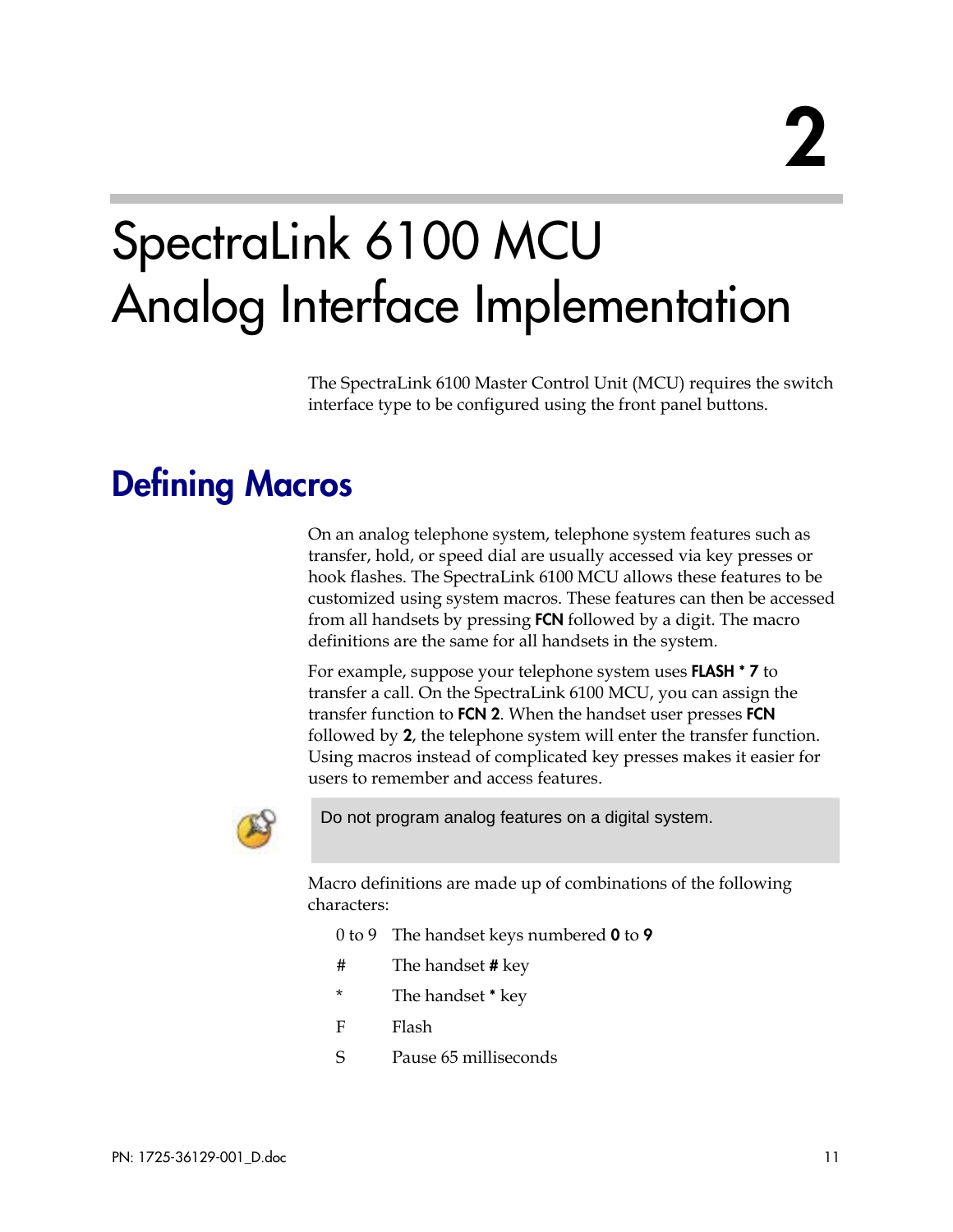The SpectraLink 6100 MCU will accept programming for eleven functions. The maximum number of key entries for each function is 20.

#### **Open Application Interface**

For systems with Open Application Interface (OAI) software, the user may press **FCN** key sequences to access certain applications. Macro assignments are also used to assign a function key to initiate an OAI application.

## Plan Programming

Before programming the features, review the manual for your telephone system to determine what keystrokes are used to access the desired functions. Then determine which handset key sequences should be assigned to these functions on the SpectraLink 6100 MCU. Valid keys are  $0.9$ ,  $*$ ,  $*$ , START (flash), and FCN (pause). Note that FCN  $+$ 1 is reserved for Mute.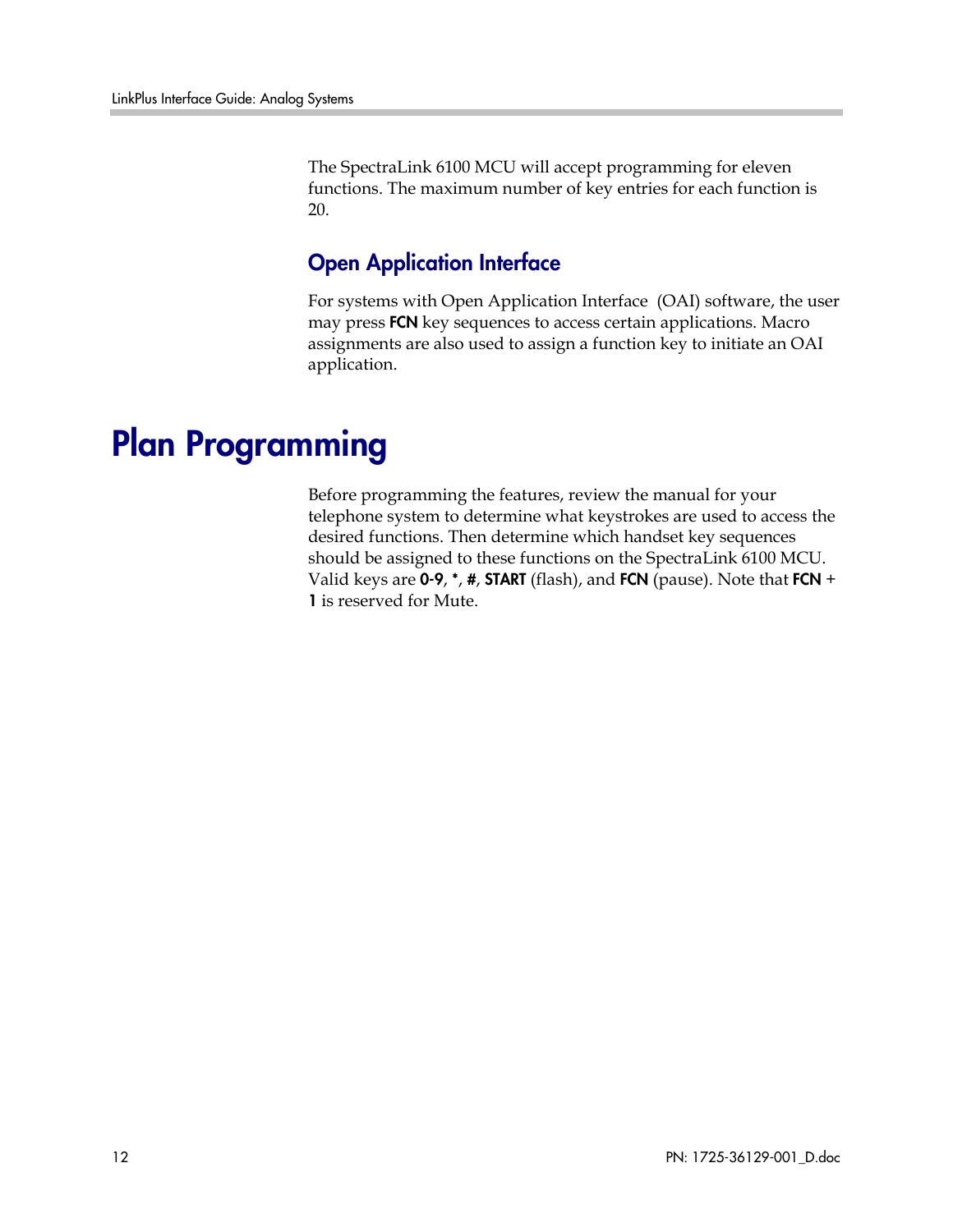## Program Macro Codes

Functions are defined by placing an Administrative Call using the Administrative handset (registered to Line 2 of MCU 1). Follow these steps to place an Administrative Call and define functions.



In multi-unit installations, be sure all MCUs are properly connected to one another before making an Administrative Call.

- **1.** On the MCU that displays a box ID of 1, move the mode switch to the ADMIN position.
- **2.** Press the START key on the Administrative handset (the handset registered to MCU 1, line 2). This is the only handset enabled to make the Administrative Call.
- **3.** When you hear a steady tone (not a dial tone), the handset is in an Administrative Call and is ready to program.
- **4.** Press the FCN key followed by the key strokes used to access the function. Valid keys are  $0.9$ ,  $*$ ,  $#$ , START (flash), and FCN (pause). Note that  $FCN + 1$  is reserved for Mute and Hold.
- **5.** Press the function key sequence to be programmed. If a key sequence is incorrectly entered, go to the next step.
- **6.** Press the END key to complete the programming of the function. Repeat steps 4 through 7 for all remaining functions or to reprogram a function to correct an input error.
- **7.** Return the mode switch to the NORM position.
- **8.** The line LEDs now indicate line status and the Administrative handset can now place calls normally.



Program the HOLD feature to FCN 1. Although the FCN + 1 sequence on the handset is hard wired for **MUTE**, the **HOLD** button on the handset refers to the programming at  $FCN + 1$ .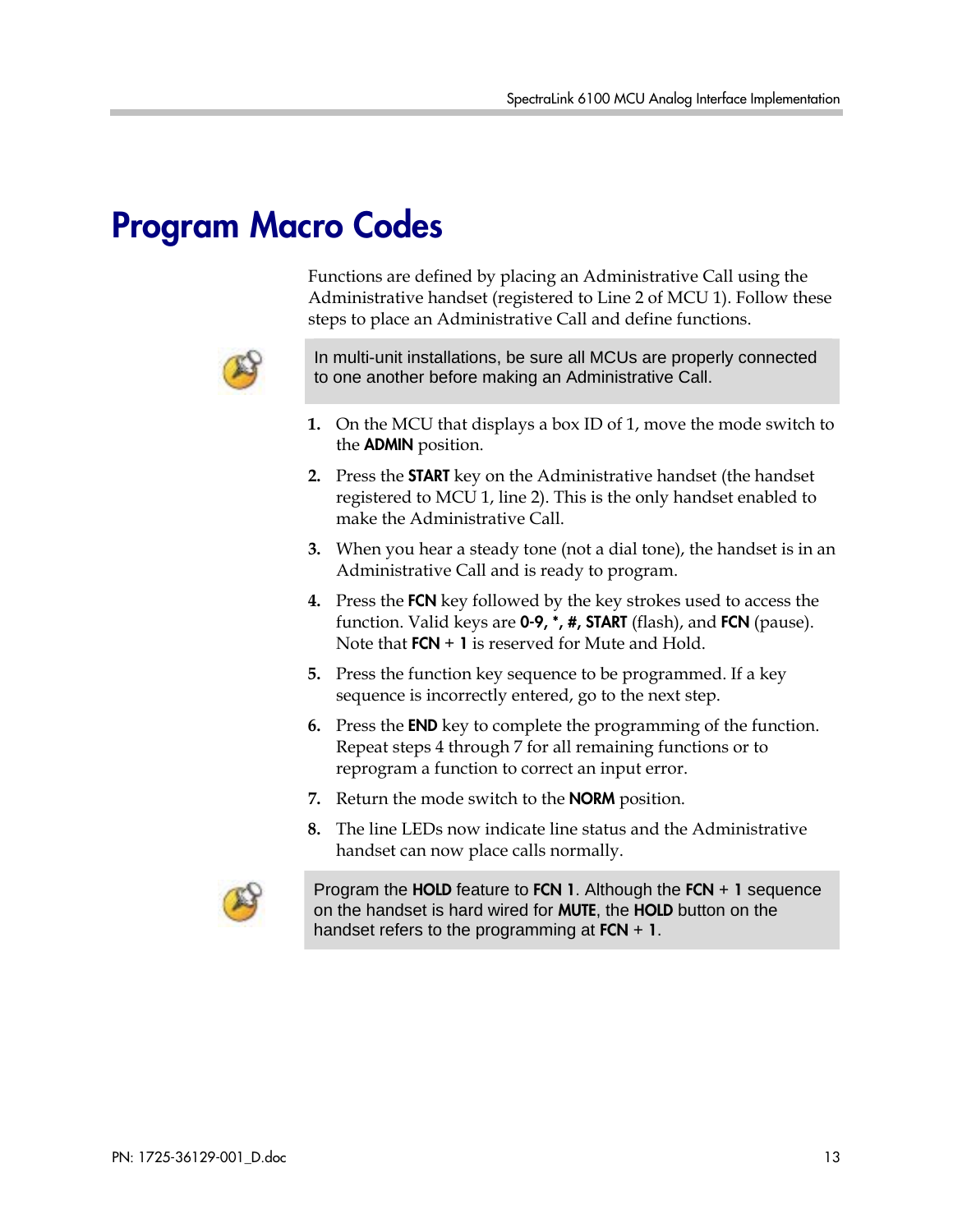#### Examples of Programming

#### **Transfer**

On your telephone system, the Transfer feature is accessed using Flash \* 7. On the handset, Transfer will be accessed using FCN 2.

With the Mode switch in the **ADMIN** position, key in the following sequence on the Administrative handset:

START,FCN,2 START(flash),\*,7,END

#### Speed dial

You want FCN 4 to dial 555-1234. The system must access an outside line by dialing 9 and wait for dial tone, then dial the call. Key in the following sequence on the Administrative handset:

#### START,FCN,4 9,FCN(pause),FCN(pause),5,5,5,1,2,3,4,END

The number of pause entries depends upon how quickly your telephone system accesses outside dial tone.

#### Clear or erase a function

You want to clear FCN 5 from memory. Key in the following:

#### START,FCN,5,END

Remember that when you change or delete a function using the Administrative handset, you will change or delete that function on all handsets.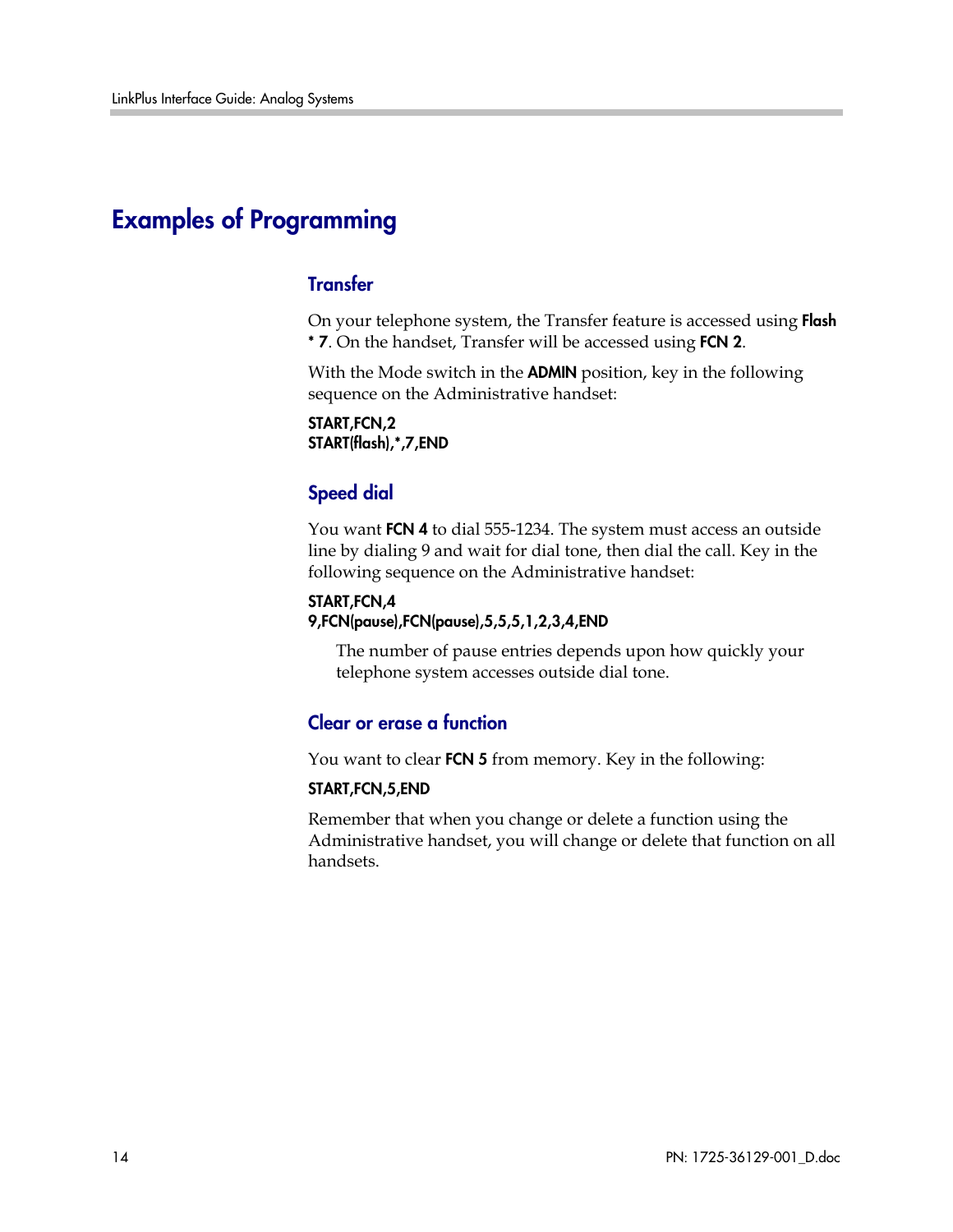## SpectraLink 6300 MCU Analog Interface Implementation

Establishing the analog macros is part of the system configuration of the SpectraLink 6300 MCU. System configuration can be done after the System Controller card is installed. Other cards do not need to be physically installed in order to perform system configuration.

When configuring the SpectraLink 6300 MCU, the PBX interfaces are available as sub-menu selections when defining the Interface Module type using the SpectraLink 6300 MCU Operator's Console. Refer to the *SpectraLink 6300 MCU : Operator's Console* document for additional information. When an analog PBX type is selected, macros must be set up for handset functions such as transfer and OAI.



This function applies only to analog interfaces and Open Application Interface.

**1.** Press F6 to enter the MCU Macros Display function. The following screen displays. The screen allows you to define macros that correspond to pressing the **FCN** key on the handset plus one of the digits 1 through  $9, *, 0,$  and  $#$ .

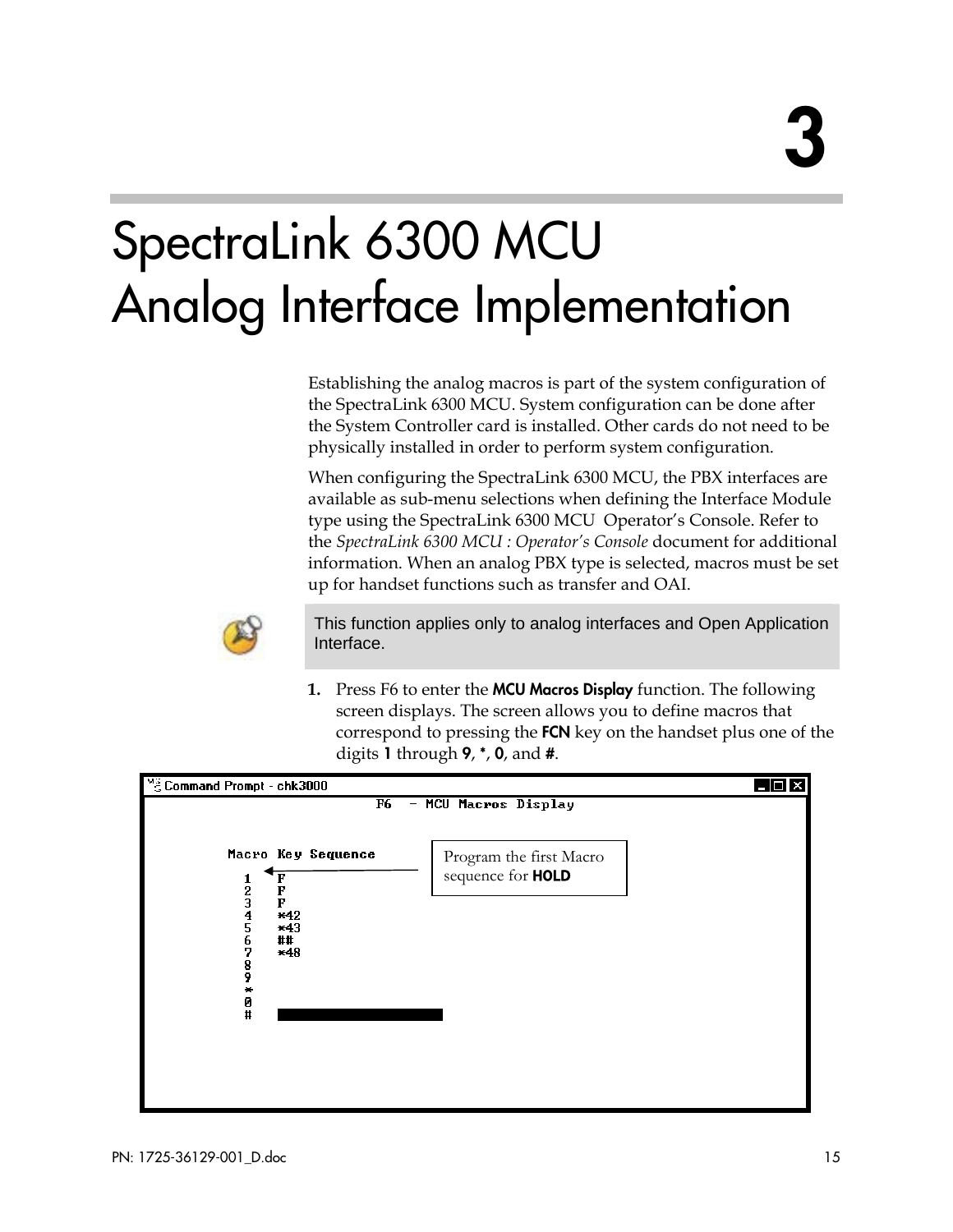- **2.** Use the arrow keys or mouse to move to the desired entry, and press Enter.
- **3.** In the menu, type in the new macro characters for this digit or function, then select **SAVE** to save.
- **4.** To assign a function key to initiate the OAI application, enter ##555 as the macro sequence. When the related function key is pressed, the OAI application will recognize the key sequence and initiate the appropriate OAI application.



If you customize the handset menus, the features defined on the custom menu should match the system macro. For example, if you define FCN 2 on the Analog Function Menus as Xfer, you must also define FCN 2 on the Macros Menu as Xfer.



FCN 1 is assigned to the Mute function on all handsets, but the first macro should be programmed for the HOLD sequence. The **HOLD** button on the handset refers to the sequence programmed at the first macro.

#### Examples of Macro Programming

#### **Transfer**

To assign Transfer to FCN 4 on the handset when the Transfer feature is accessed using \*42 on the wired phone system:

On the Macro definition screen, enter the following sequence next to 4, as shown in the sample screen above:

\*42

#### Speed dial

To have FCN 8 dial 555-1234 when the system must access an outside line by dialing 9 and wait for dial tone, then dial the call.

On the Macro definition screen, enter the following sequence next to 8:

#### 9,,5551234

The number of pause entries (commas) depends upon how quickly your telephone system accesses outside dial tone.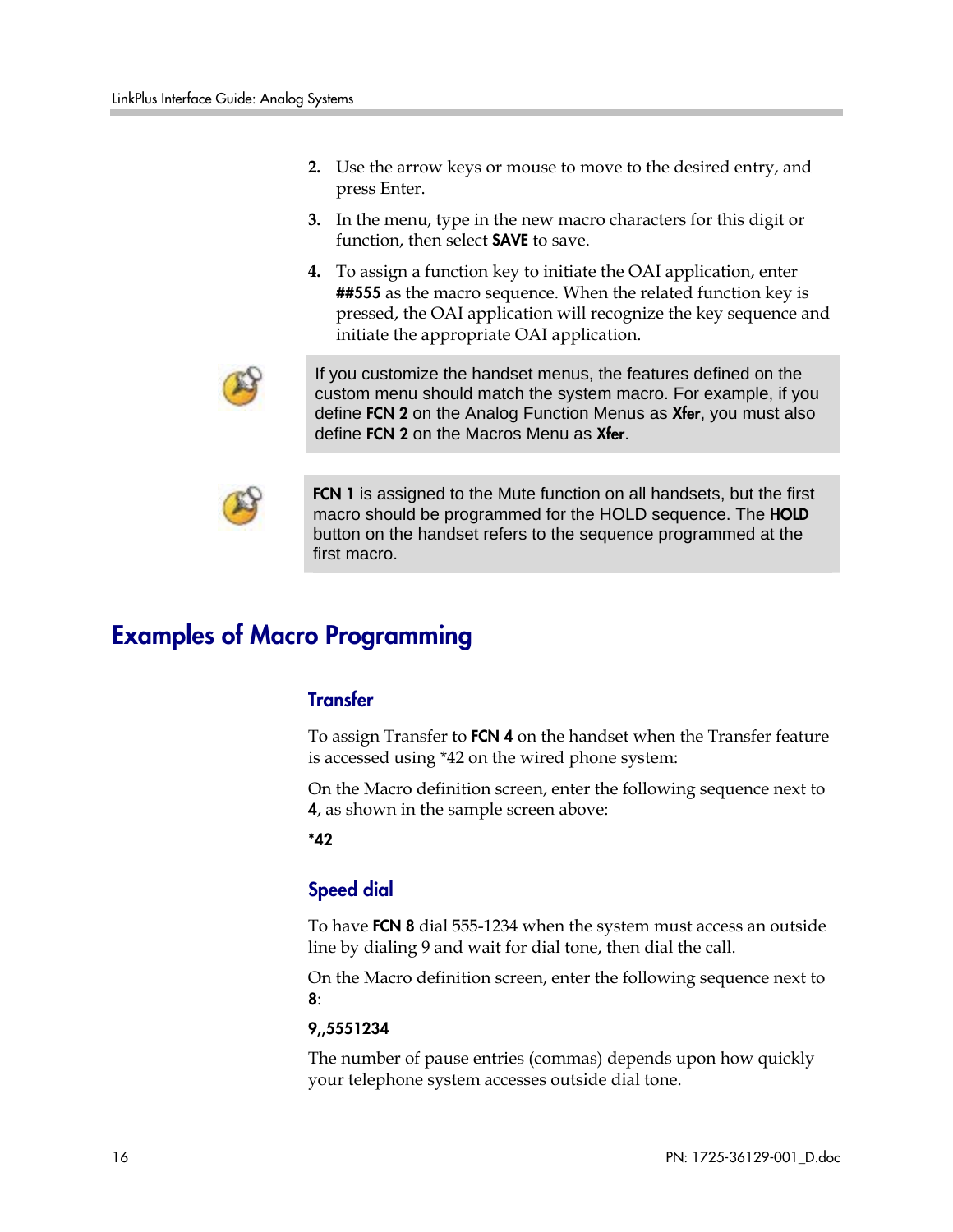#### **OAI**

To have FCN \* access the OAI interface:

On the Macro definition screen, enter the following sequence next to \*:

##555

#### Clear or erase a macro function

Use the arrow keys or mouse to move to the desired entry, and press Enter.

Select DELETE from the menu.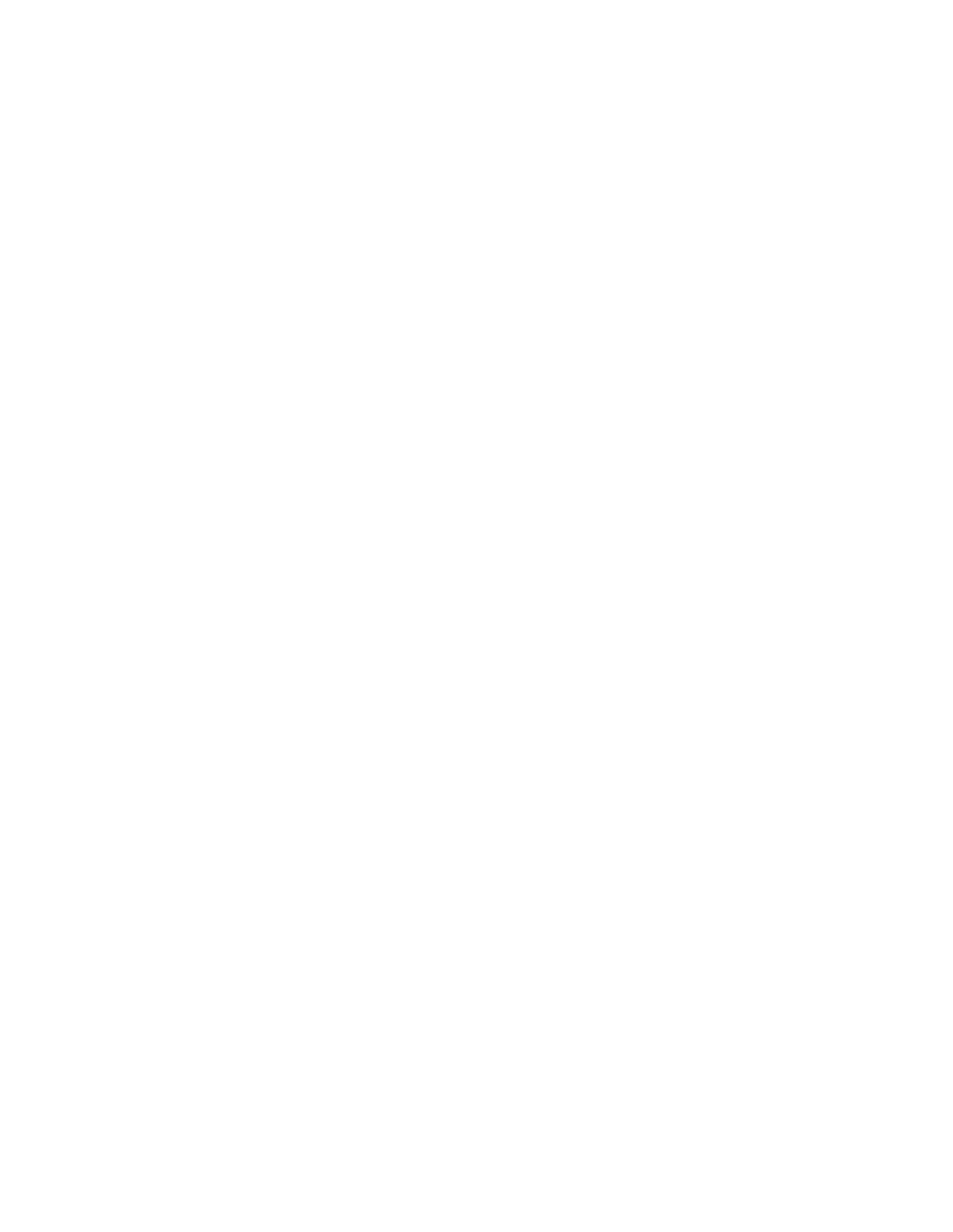# 4

## SpectraLink 8000 Telephony Gateway Analog Interface Implementation

From the Main Menu, choose Gateway Configuration. Scroll to Telephone **Switch Type** and press Enter to change this field, from the Submenu of PBX Types, select Analog. Refer to the *SpectraLink 8000 Telephony Gateway: Administration Guide for SRP* document for details on configuring the Telephone Switch Type.

Navigate to the **NetLink Wireless Telephone System** menu for the NetLink Telephony Gateway and select Feature Programming. A screen similar to the following displays:

| SpectraLink - HyperTerminal                                                                                       | $ \Box$ $\times$ |
|-------------------------------------------------------------------------------------------------------------------|------------------|
| File Edit View Call Transfer Help                                                                                 |                  |
| 3 db 1<br>øΙ                                                                                                      |                  |
| <b>Feature Programming</b><br>Hostname: NetLink_Gateway_1, IP Address: 10.7.0.31                                  |                  |
| mre a<br>1234567<br>8<br>9<br>$\frac{1}{2}$<br>Ø<br>HOLD                                                          |                  |
| Set Features in all gateways<br>D=Delete<br>Esc=Exit<br>S=Send All<br>Enter=Edit<br>Use Arrow Keys to Move Cursor |                  |
| SCROLL<br><b>NUM</b><br>Capture<br>Print echo<br><b>CAPS</b><br>VT100<br>9600 8-N-1<br>Connected 1:42:38          |                  |

- **1.** Navigate to key 1 and type MUTE.
- **2.** If a SpectraLink 8000 OAI Gateway is part of the system, navigate to the key the OAI function is to be assigned to and type OAI.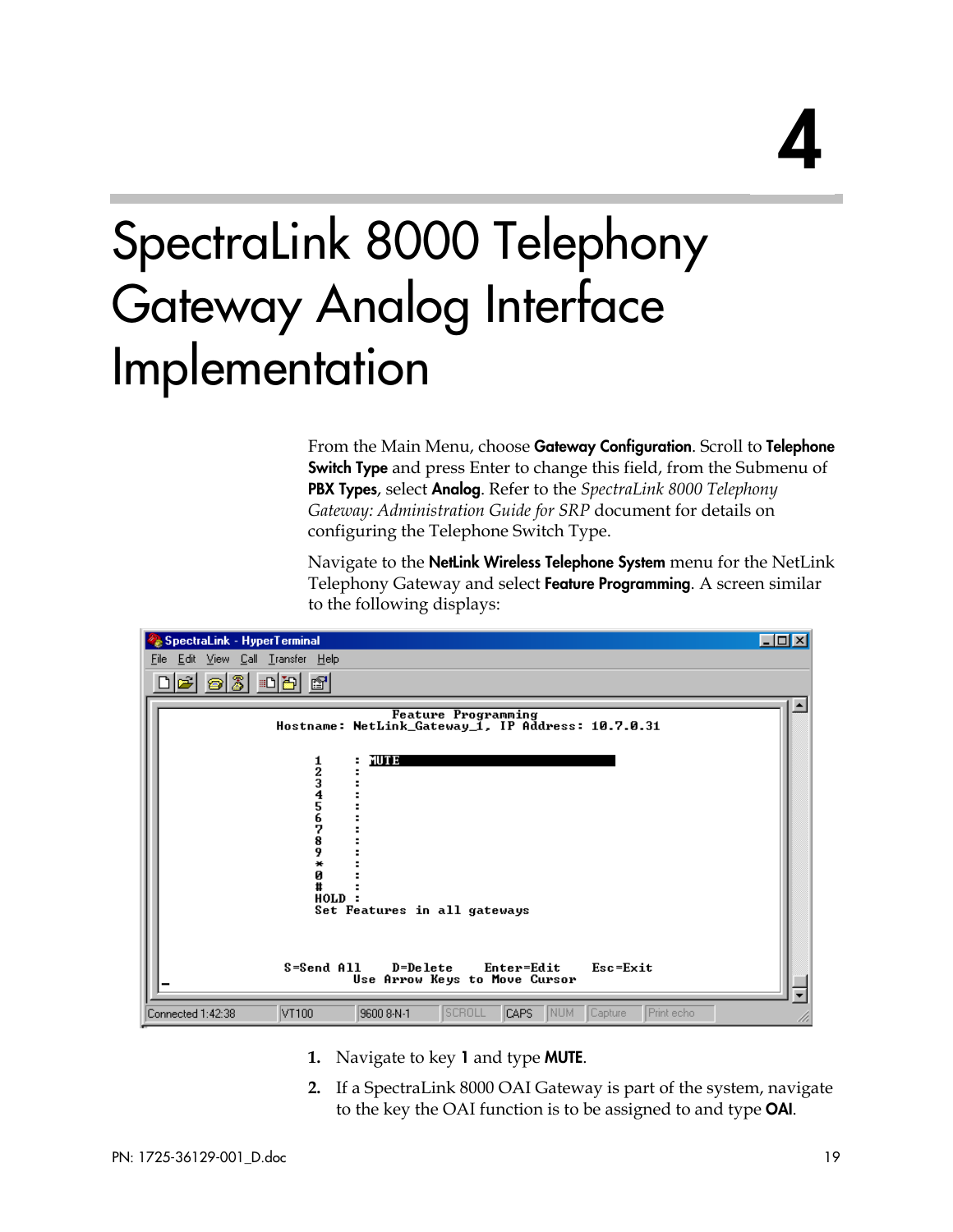**3.** The table below displays the default menu options that are programmed into the handsets for an analog system. You may set these same functions here or change them to something else. If you change them, be sure to enter the corresponding changes in the Menu Programming screen.

| <b>Function Key</b> | <b>Default Feature</b> | <b>Key Sequence</b> |
|---------------------|------------------------|---------------------|
| $FCN+1$             | Mute                   | <b>MUTE</b>         |
| $FCN+2$             | Xfer                   |                     |
| $FCN+3$             | Conn                   |                     |
| $FCN+4$             | Conf                   |                     |
| $FCN+5$             | Fwd                    |                     |
| $FCN+6$             | Redial                 |                     |
| $FCN+7$             | <b>Pick</b>            |                     |
| FCN+8               | Camp                   |                     |
| $FCN+9$             | <b>Exit Menus</b>      | <b>Exit Menus</b>   |
| $FCN+0$             |                        |                     |
| $FCN+*$             |                        |                     |
| $FCN+#$             |                        |                     |

Consult your wired telephone system documents for the key sequence that matches the feature in the above table. Blank cells are provided for your data.

Note that the zero  $(0)$ , star  $(*)$ , and pound  $(\#)$  keys are not assigned by default, but may be programmed here and in the default menus on the handsets.

- **4.** Navigate to the function key, press Enter, and type the key sequence that corresponds to the feature you want to activate for that function. Press Enter after each entry. Type F to assign the FLASH function.
	- Example: If the Transfer feature key sequence is Flash Star 7 and you wish to keep the default at FCN+2, navigate to key 2, press Enter, type F\*7 and press Enter.
- **5.** Repeat for each feature you wish to program to a function key macro.

Remember to note the features and macros so that they can be edited in the handset menu, if necessary, and programmed into any other SpectraLink 8000 Telephony Gateways on the same PBX if Send All is not being used.

When you have finished programming the macros, press Esc to return to the NetLink Wireless Telephone System menu.